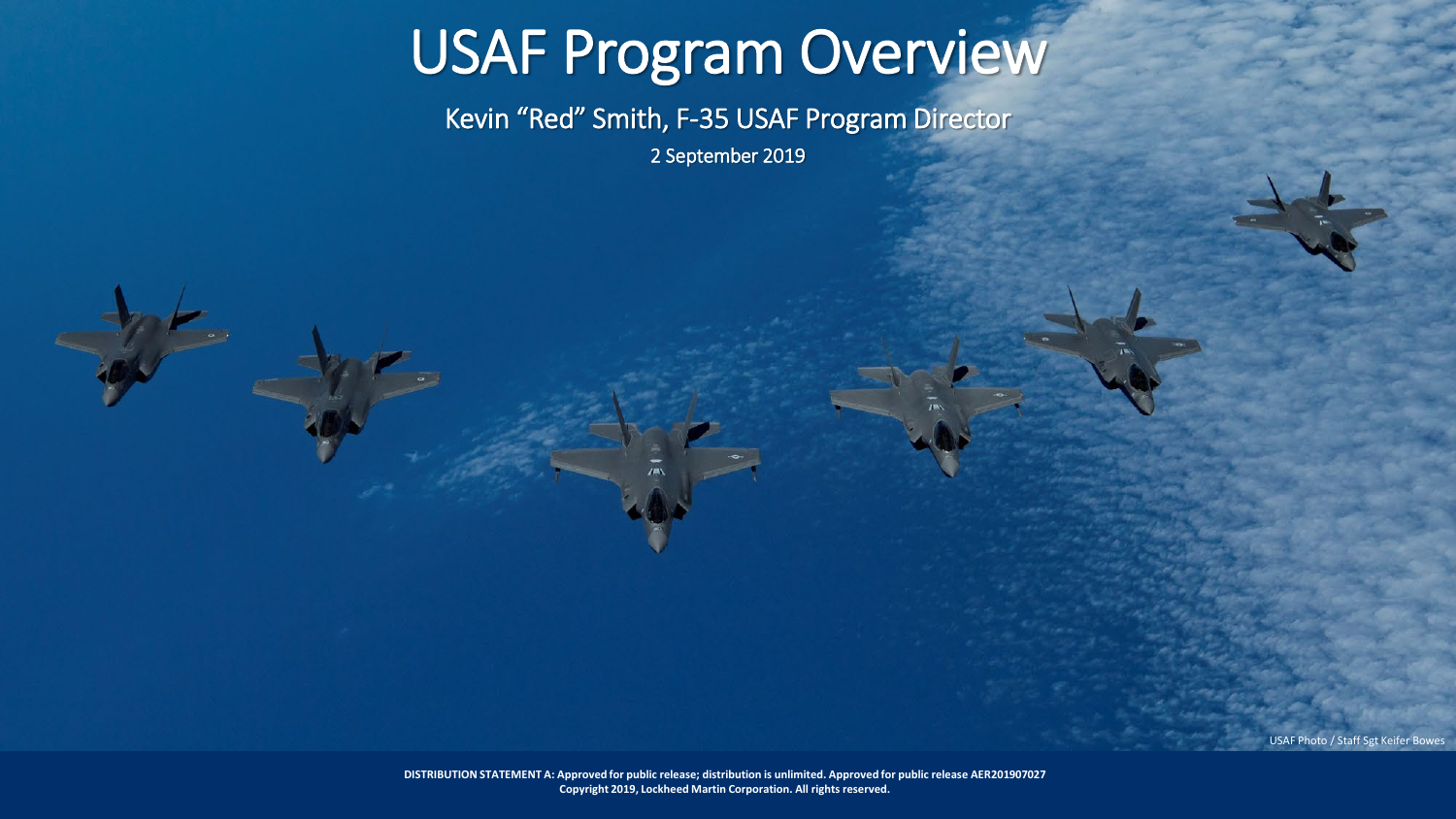### F-35 Lightning II Program

#### **Overview**

- 3 Service variants, F-35A, F-35B, F-35C
- 8 cost-sharing international partners
- 4 Foreign Military Sales customers
- DoD plans for total acquisition of 2,456 F-35s

#### **Status**

- 425+ aircraft delivered
- Over 215,000+ flight hours
- F-35s at 18 bases worldwide/14 services
- 890+ pilots and 8,230+ maintainers trained

### **Economic Impact**

- 1,400+ U.S.-based suppliers in 45 States and Puerto Rico
- 220,000 direct and indirect jobs in the US
- \$44.2 billion of annual U.S. economic impact

#### **Acquisition Landscape**





*Current as of 27 August 2019*

**DISTRIBUTION STATEMENT A: Approved for public release; distribution is unlimited. Approved for public release AER201907027 Copyright 2019, Lockheed Martin Corporation. All rights reserved.**

**LOCKHEED MARTIN**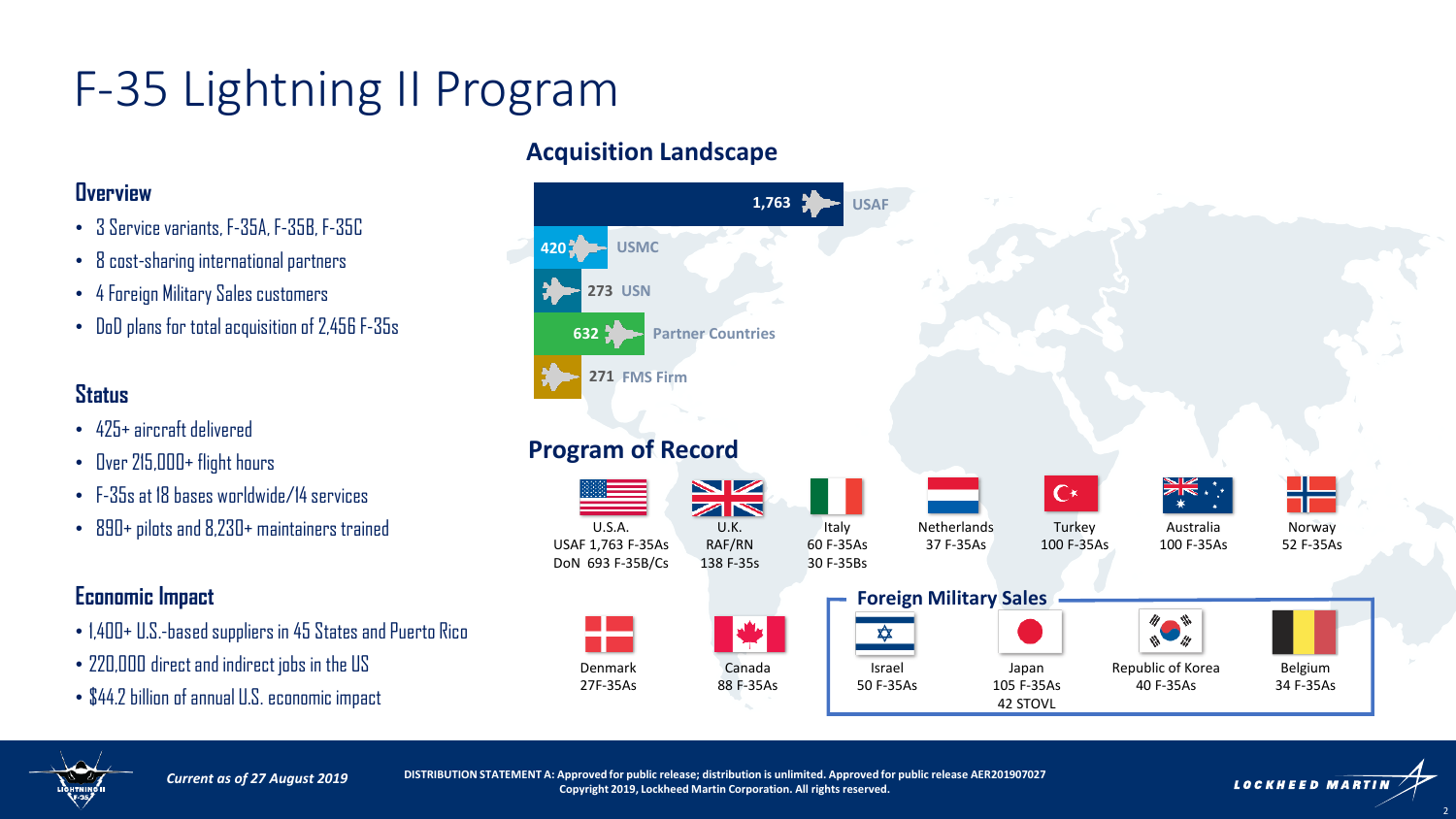

#### **International Aircraft**



*Current as of 21 August 2019*

**DISTRIBUTION STATEMENT A: Approved for public release; distribution is unlimited. Approved for public release AER201907027 Copyright 2019, Lockheed Martin Corporation. All rights reserved.**

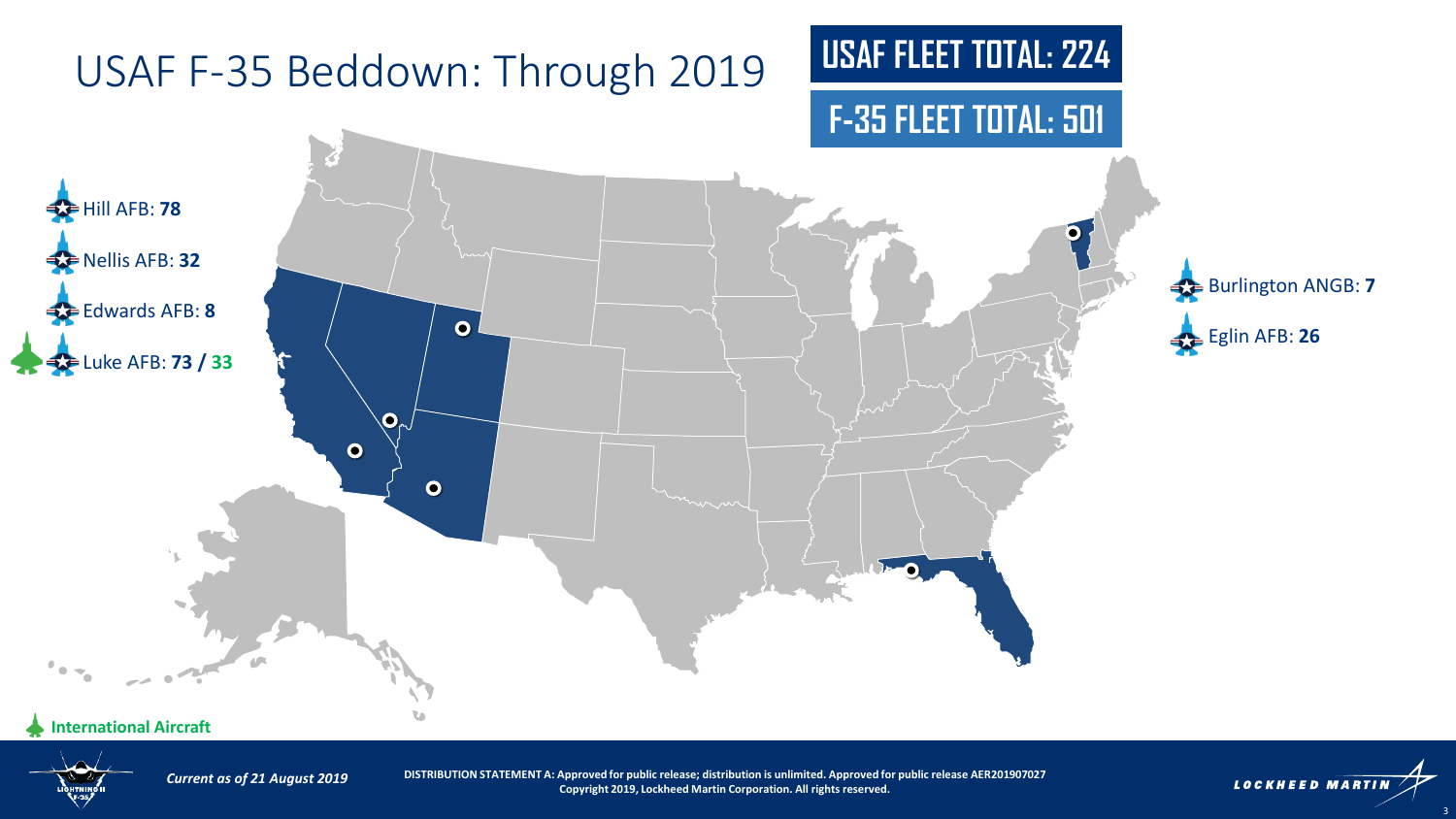

*Current as of 21 August 2019*

**DISTRIBUTION STATEMENT A: Approved for public release; distribution is unlimited. Approved for public release AER201907027 Copyright 2019, Lockheed Martin Corporation. All rights reserved.**

**LOCKHEED MARTIN**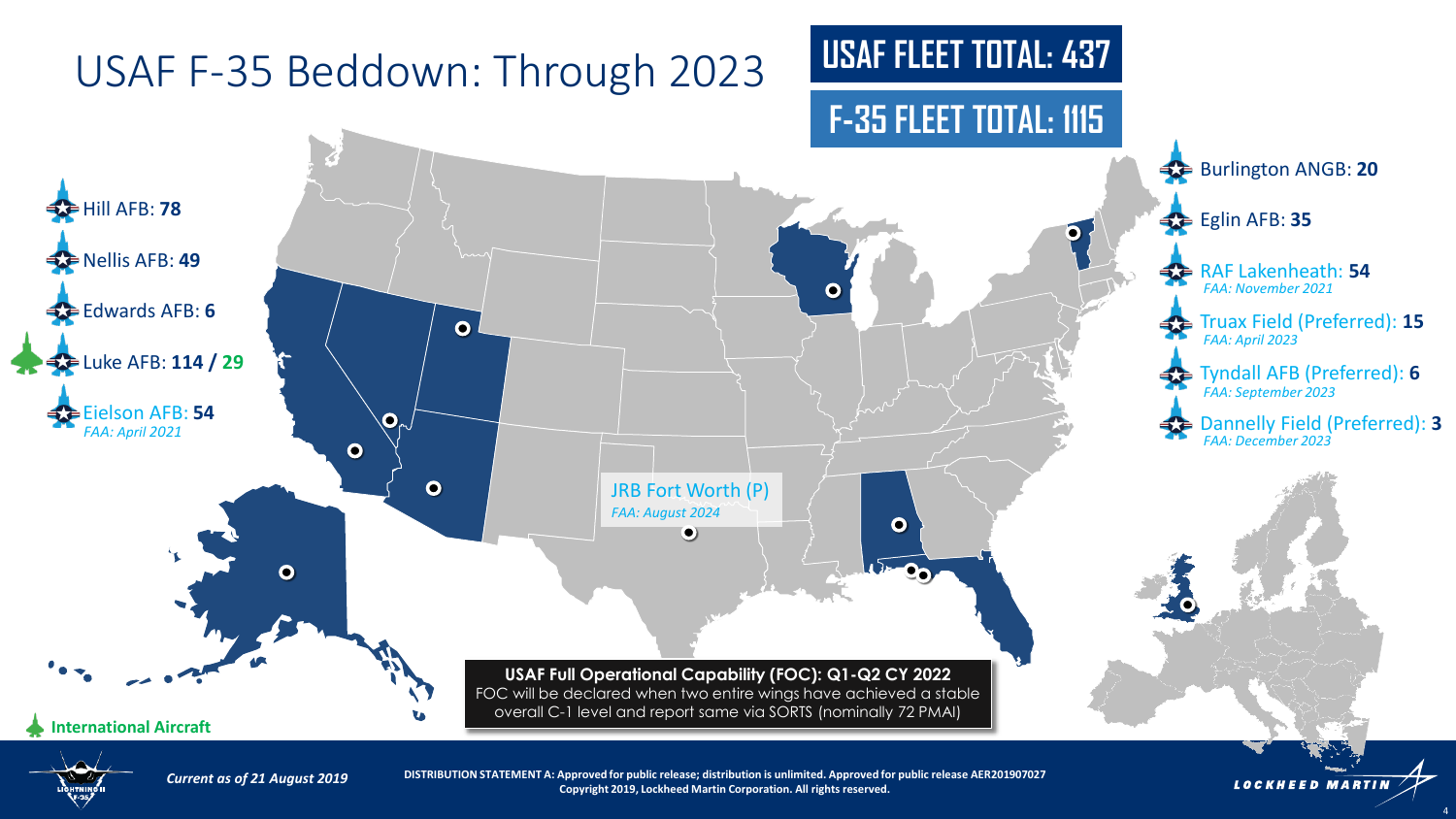## 5<sup>th</sup> Generation Performance at 4<sup>th</sup> Generation Cost

- Enterprise Focused on Affordability
- Additional Production Capacity in Lot 15 and Beyond
- Supporting World-wide Operations









Generational Leap In Capability



**DISTRIBUTION STATEMENT A: Approved for public release; distribution is unlimited. Approved for public release AER201907027 Copyright 2019, Lockheed Martin Corporation. All rights reserved.**



6